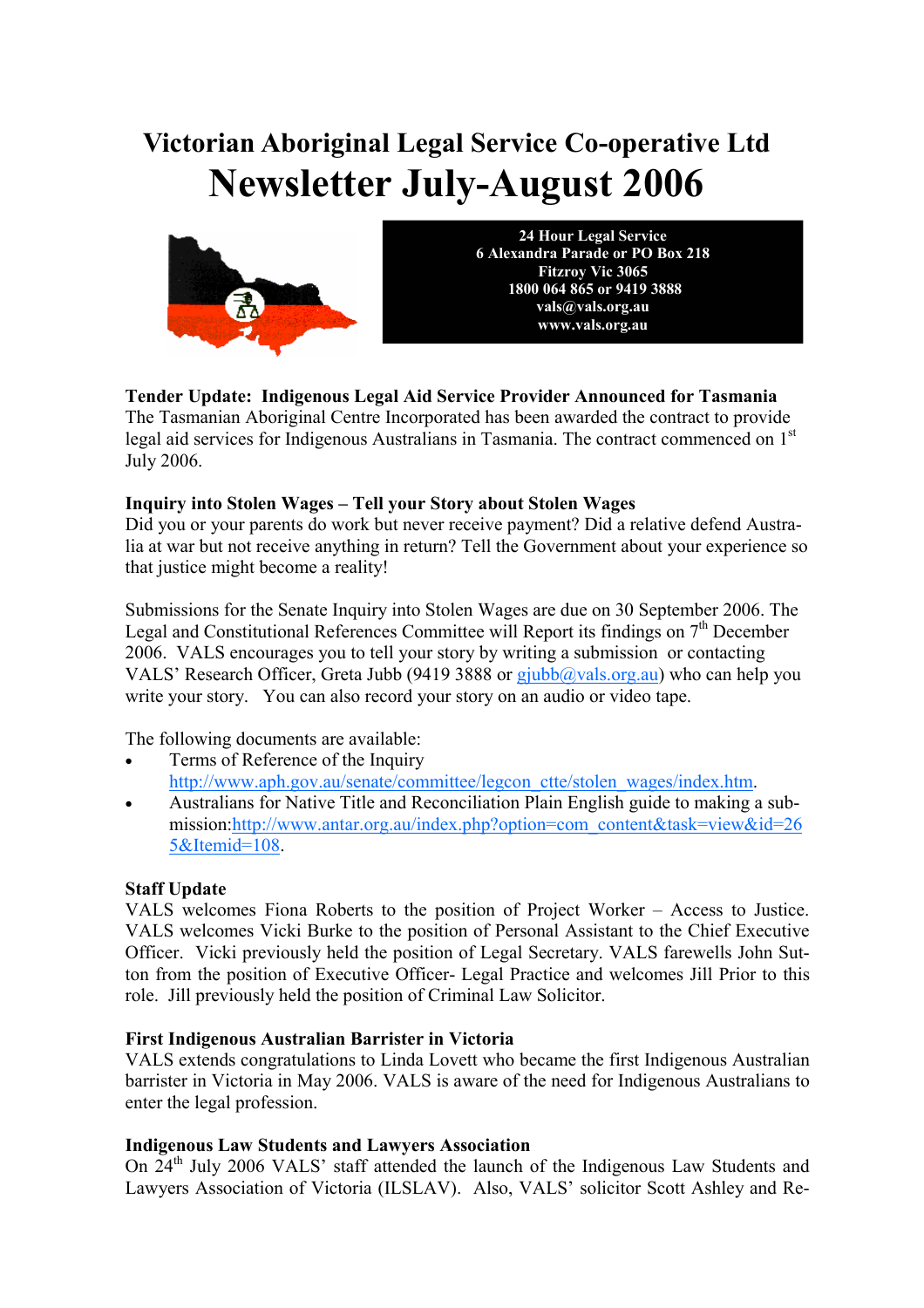search Officer Greta Jubb spoke to Indigenous Australian law students about careers in the legal profession. ILSLAV is seeking entries for a competition to come up with an Indigenous name for the organisation by 18<sup>th</sup> September 2006. To be in running for a \$150.00 prize ring 9607 9474 to get an entry form. Further information on ILSLAV is at www.ilslav.org.au.

#### **Abuse and Family Violence in the Indigenous Australian community**

VALS welcomes the spotlight on the issue of abuse experienced in the Indigenous Australian community. VALS agrees with the following comment of Tom Calma (Aboriginal and Torres Strait Islander Social Justice Commissioner) "…*There is a need to adopt a holistic approach to address the causes and consequences of family violence. If we treat these issues simply as a law and order issue we will not achieve the necessary lasting improvements in the lives of Indigenous peoples."*

VALS argues that Government too easily takes a 'tough on crime' approach, such as employing more police and putting more people in jail. What is in fact needed, and indeed harder to achieve, is a 'smart on crime' approach. A 'smart on crime' involves acknowledging that the underlying issues that contribute to abuse also need to be addressed, and the Government has a responsibility to address these issues in a innovative manner. A 'smart on crime' approach does not mean de-criminalising family violence but creating a space for alternative approaches to deal with family violence other than a 'tough on crime' approach.

Restorative Justice is an example of a 'smart on crime' approach because it is capable of considering the context of abuse and can be akin to Indigenous Australian modes of dispute resolution. Also, Restorative Justice not only achieves justice but has the potential to restore lives and, if appropriate in the circumstances, relationships. Certainly there are potential disadvantages to restorative justice (ie: re-victimisation of the victim), however arguably the criminal justice system is also a culprit of such re-victimisation. Fear about restorative justice just because it is a relatively new concept should not prevent further exploration and refinement in order to iron out possible flaws. The criminal justice system is unquestionably accepted as the only option, but it is not perfect, and victims and perpetrators of violence deserve better. VALS urges the Government to stretch itself and create space for a 'smart on crime' approach rather than simply rely on a 'tough on crime' approach.

VALS also endorses the ten key challenges reflected in the Human Rights and Equal Opportunity Commission paper titled to 'Ending family violence and abuse in Aboriginal and Torres Strait Islander communities - key issues' (Available at http://www.humanrights.gov.au/social\_justice/familyviolence/):

- (1) Turn government commitments into action;
- (2) Indigenous participation;
- (3) Support Indigenous community initiatives and networks;
- (4) Human Rights education in Indigenous communities;
- (5) Don't stereotype all Indigenous men as abusers;
- (6) Look for positives and celebrate the victories;
- (7) Re-assert Indigenous cultural norms and regain respect in Indigenous communities;
- (8) Ensure robust accountability and monitoring mechanisms;
- (9) Changing the mindset of the government;
- (10) Targeting of need.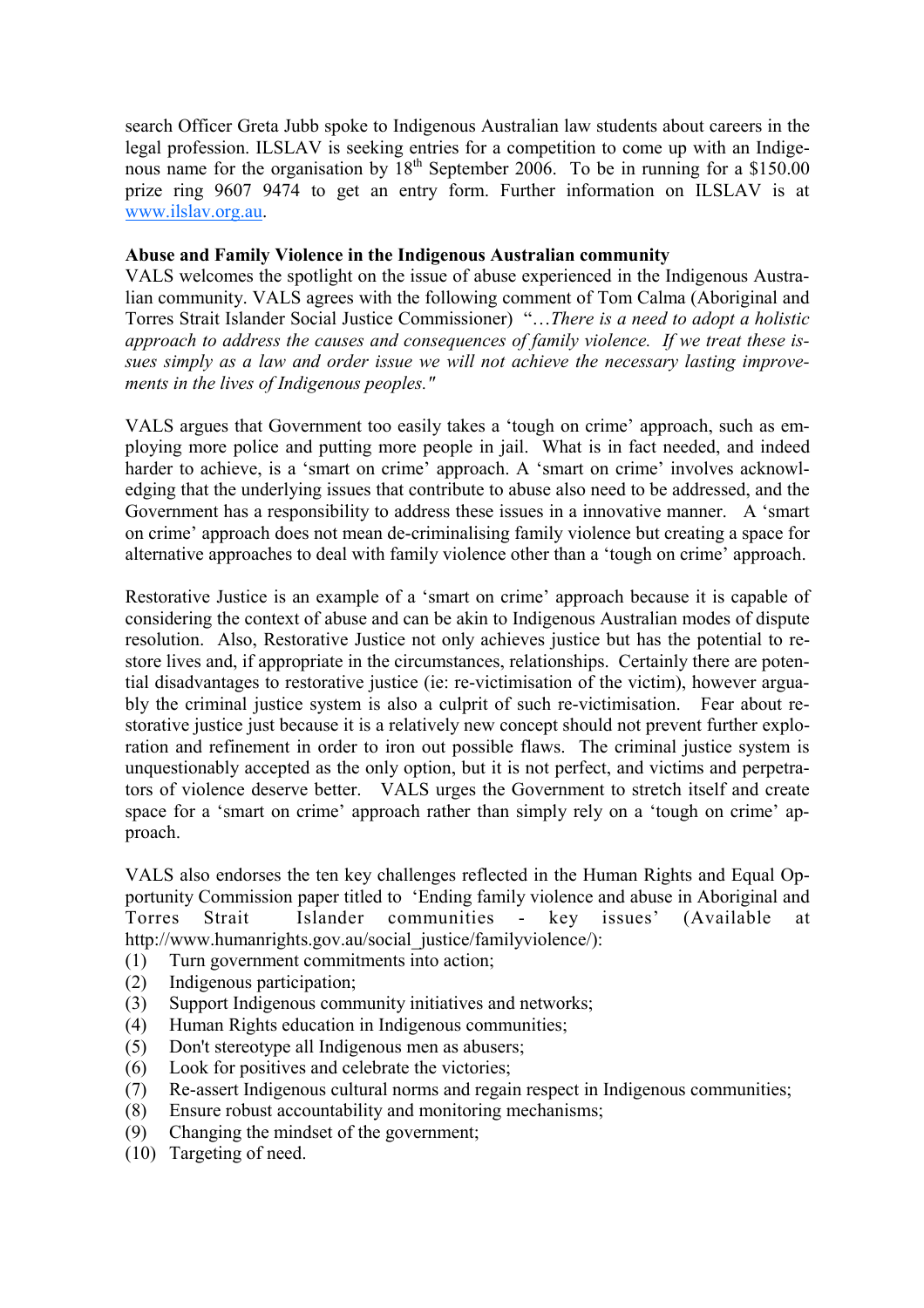#### **Recent changes to the law or procedures**

**Police Holding Powers:** The Crimes (Family Violence) Act 1987 contains a new Division 2 titled 'Holding Powers', which came into effect on  $1<sup>st</sup>$  July 2006. Police have a holding power where a person has allegedly used violence towards a family member and police. Police can direct a person to remain at, or go to and remain at, a place stated by the police officer. If the person refuses or fails to comply with this direction, the police officer may apprehend and detain the person using as much force as is reasonably necessary. VALS is concerned by any increase in police powers because of the disproportionate impact that the powers may have on Indigenous Australians, who come into contact with police more often than non-Indigenous Australians (ie; over-representation in the criminal justice system).

**Compensation to members of the Stolen Generation in Tasmania:** The Tasmanian Government announced in June 2006 that it intends to become the first State to financially compensate Aborigines forcibly removed from their families. Premier Paul Lennon said he was putting aside a pool of money and hoped to finalise payouts by the end of the year. VALS congratulates the Tasmanian Government and urges the Victorian Government to follow the example of Tasmania. In Victoria there is an absence of options for Indigenous Australians who are members of the Stolen Generation to seek justice.

**Right to Vote:** The Commonwealth Electoral Act 1918 [section 93(8AA] removes prisoner's, serving a sentence for a Commonwealth, State or Territory offence, right to vote. In the past, prisoners serving sentences of less than three years were allowed to vote. VALS opposes the amendment and agrees with Professor Larissa Behrendt that it is a 'blow for democracy' as it will disproportionately affect Indigenous Australians because they are over-represented in prison population, especially as Indigenous Australians have only relatively recently received the right to vote.

**Victims of Crime Assistance Tribunal (VOCAT) Koori List:** The VOCAT now has a Koori List which means all applications to the VOCAT by Koori people will be placed in a specific Koori list. VALS welcomes the VOCAT Koori List as a step towards making the VOCAT more accessible to Indigenous Australians.

**Native Title:** Amendments to the *Aboriginal Land Rights Act* (Northern Territory) 1976 were passed in Senate on 16 August 2006. VALS endorses Tom Calma's comments made prior to 16 August 2006: *"I implore the government to provide my people with the basic courtesy of explaining this legislation and listening to their views about its impacts - no other Australian would accept radical changes to their land tenure arrangements without extensive negotiation. "I would also like to remind the government that land rights were not set up with the sole purpose of facilitating economic development. Land rights were set up in acknowledgment of dispossession, for social, communal, residential, cultural and spiritual purposes."* 

#### **Potential changes to the law**

**Customary Law:** The Commonwealth Government has responded to the spotlight on abuse in Indigenous Australian communities by calling for customary law not to be considered in a Court case. It is proposed that section 16A of the *Commonwealth Crimes Act* be amended to delete mandatory consideration of cultural background of offenders and exclude it from sentencing discretion.

VALS agrees with arguments that were devised at an Aboriginal and Torres Strait Islander Legal Services (ATSILS) conference and publicised in a joint media release titled 'Aborigi